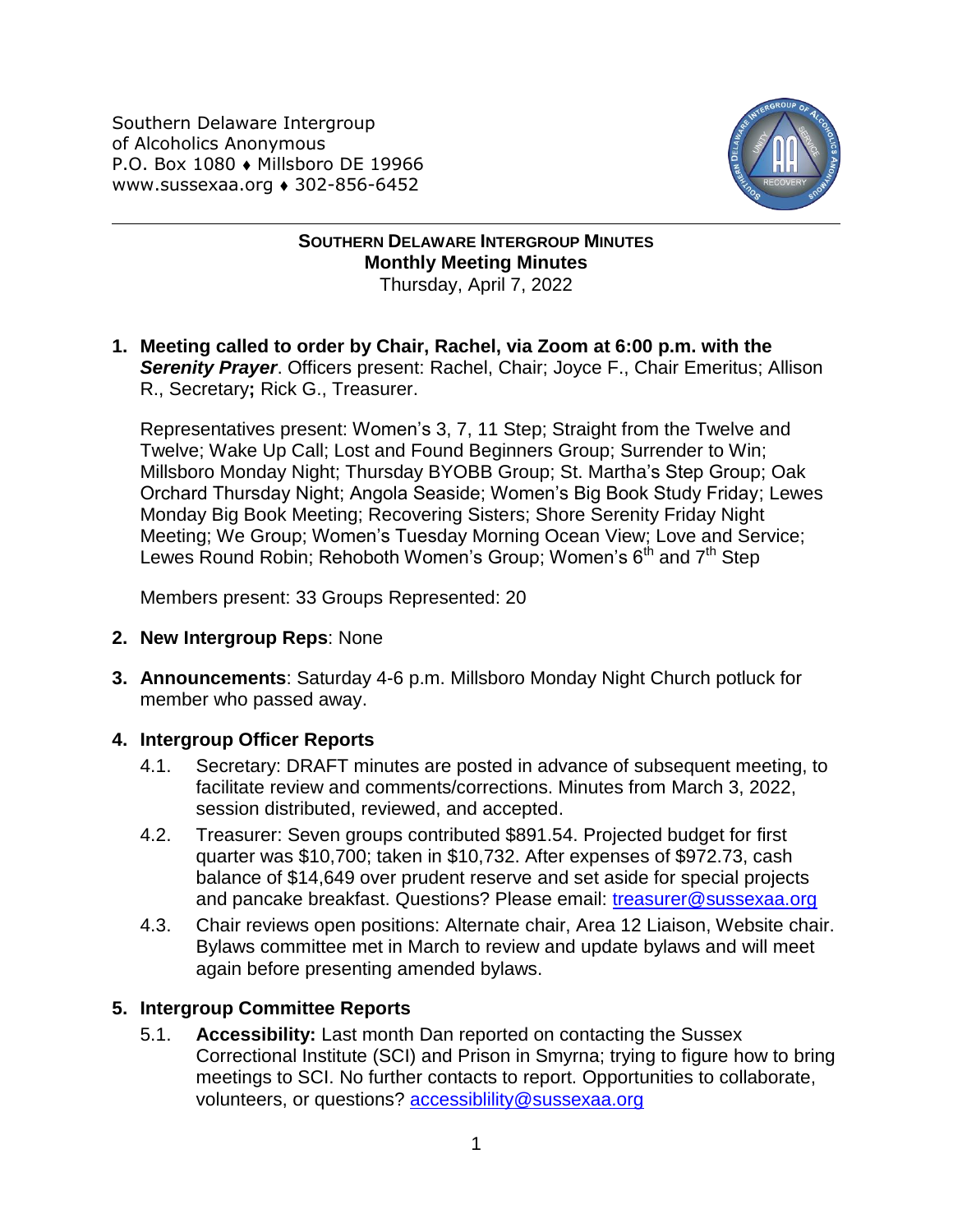- 5.2. **Answering Service:** Thirty-seven total calls and 140 answered minutes. Total cost of \$149.32. Calls down 24% from previous month. Please contact [support@sussexaa.org](mailto:sussexsupport@sussexaa.org) to get on the list of volunteers to take calls.
- 5.3. **Archives:** Chair has materials to deposit in archive and will coordinate with Literature chair.
- 5.4. **BTG/Treatment**: Dede reports request are down. Met with Banyan to reacquaint them with our service, but many clients leave and go to Kent County. Many also identify as addicts vs. alcoholics. Reached out to seven other rehabs to alert them to our service. Wednesday night meeting in Banyan has host groups scheduled through August. To sign up, contact: [btg@sussexaa.org.](mailto:btg@sussexaa.org)
- 5.5. **Corrections**: Amylynn plans to get together with Kristan (CPC) and Dan (Accessibility chair) to coordinate before reaching out to institutions.
- 5.6. **Crest**: Amylynn reports no new activity.
- 5.7. **CPC:** Kristan has reached out to Public Defenders in Sussex and Lawyers Assistance program, to get word out about AA. Volunteers or questions about CPC? Email [cpc@sussexaa.org.](mailto:cpc@sussexaa.org)
- 5.8. **Liaison Area 12**: Open position.
- 5.9. **Literature**: Paul reports we sold \$100 of literature in March. Inventory is strong. We continue to offer discount of 10% off list price of all materials out of World Services, plus free shipping. Direct questions or requests to: [literature@sussexaa.org](mailto:literature@sussexaa.org)
- 5.10. **PI**: Rachel, reporting for Stacey, announces there are two new PSAs from GSO available at aa.org (search "PSA"). These have been sent to WBOC and WRDE for broadcast, during this alcohol awareness month. Tomorrow Stacey is meeting with her committee who have volunteered to distribute literature. Questions or need for literature: [pi@sussexaa.org.](mailto:pi@sussexaa.org)
- 5.11. **Special Events**: Eamonn confirms Bash at the Beach is set for Sunday, September 18, at Pavilion in Cape Henlopen. Tickets will be available in June. Gratitude Breakfast in November is nearly set, with details to come.
- 5.12. **Website/Tech Committee**: Still soliciting new chair. Always looking for volunteers. Visitors are up, as are page views. A lot of traffic, mostly to meetings page. 125 emails came in via the website. Next month will do thorough review of website and its contents. We have been looking for technical support to back up Viv. Suggestions, updates to meeting list, or volunteers: [support@sussexaa.org.](mailto:support@sussexaa.org)
- **6. Old Business**: None.
- **7. New Business**: There will be a new newsletter at sussexaa.org every month. Also, starting May 6 there will be a Lewes Beach meeting Fridays at 6 p.m., which will appear in schedule.
- **8. Close**: Meeting adjourned at 6:45 p.m. with recital of the *Responsibility Declaration.*